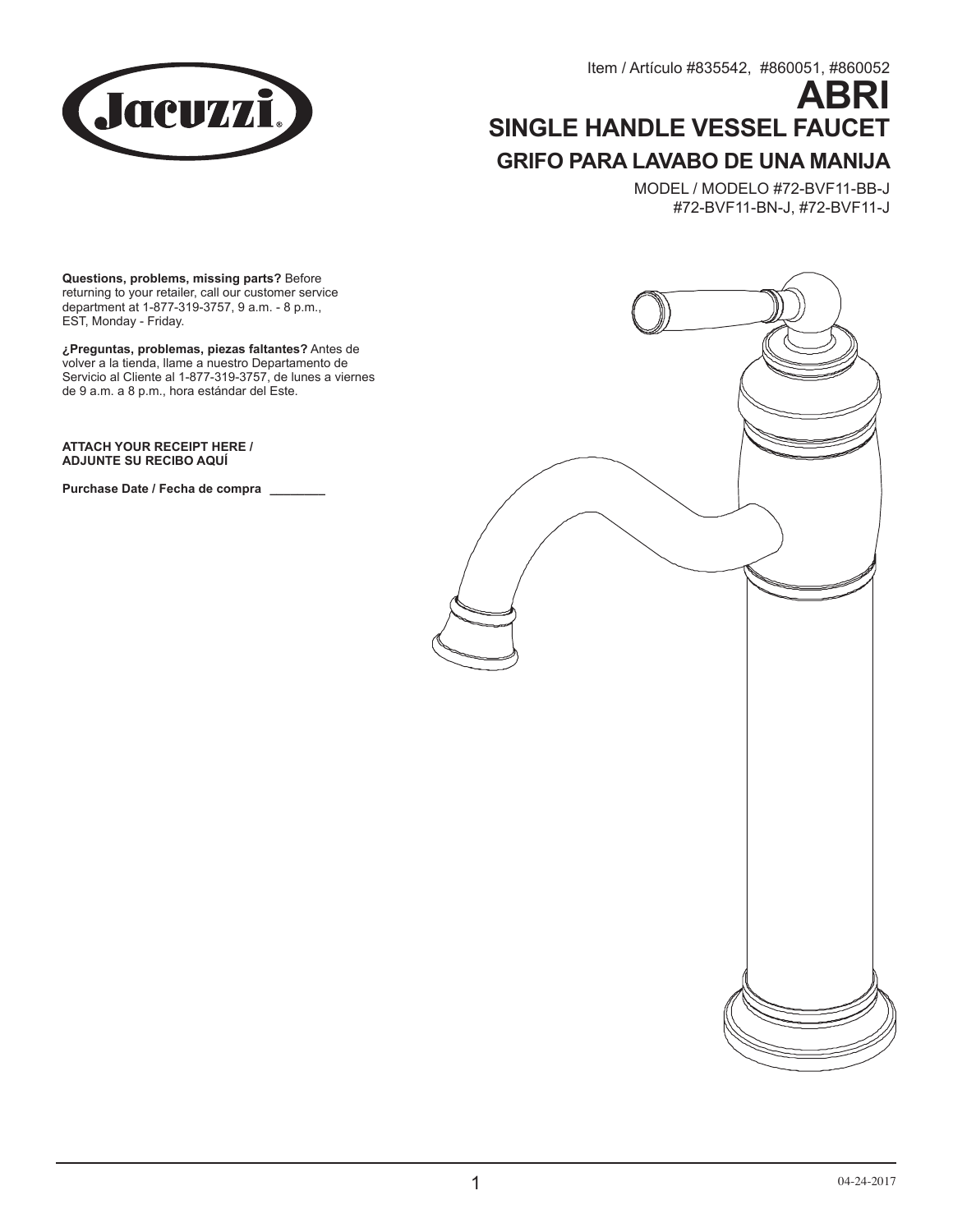

Please read and understand this entire manual before attempting to assemble, operate or install the product. Lea y comprenda completamente este manual antes de intentar ensamblar, usar o instalar el producto.

#### **WARNING / AVERTENCIA:**

- Follow the installation instructions carefully. Proper installation is the installer's responsibility.
- Failure to follow correct installation procedures can result int he faucet being loose, which can result in serious injury.
- Siga cuidadosamente las instrucciones de instalación. La instalación correcta es responsabilidad del instalador.
- Si no se siguen los procedimientos de instalación correctos, puede resultar que el grifo esté suelto, lo que puede provocar lesiones graves.

#### **CAUTION / PRECAUCIÓN:**

- Check local building codes before beginning installation to ensure compliance.
- Compruebe los códigos de construcción locales antes de comenzar la instalación para asegurar el cumplimiento.

## **PREPARATION / PREPARACIÓN**

**Before beginning assembly of product, make sure all parts are present. Compare parts with package contents list and hardware contents list. If any part is missing or damaged, do not attempt to assemble the product.** 

**Antes de comenzar el montaje del producto, asegúrese de que todas las piezas estén presentes. Comparar las piezas con el contenido del paquete lista y lista de contenidos de hardware. Si falta alguna pieza o está dañada, no intente montar el producto.** 

**Estimated Assembly Time:** 60 minutes (including removal of old faucet)

**Tiempo estimado de montaje:** 60 minutos (incluyendo la extracción del grifo viejo)

Tools Required for Assembly (not included): Adjustable Wrench, Groove Joint Pliers, Phillips Screwdriver and Flat Head **Screwdriver** 

Herramientas necesarias para el ensamblaje (no incluido): Llave ajustable, alicates de junta de ranura, destornillador Phillips y destornillador de cabeza plana

Installations may vary depending on how the previous faucet was installed. Supplies necessary for the installation of the faucet are not all included; however, they are available wherever plumbing supplies are sold.

Prior to beginning installation, turn off the hot or cold water lines, then turn on the old faucet to release built-up pressure. When installing the new faucet, hand tighten the connector nuts. **DO NOT OVERTIGHTEN.** Connections that are too tight will reduce the integrity of the system.

Las instalaciones pueden variar dependiendo de cómo se instaló el grifo anterior. Los suministros necesarios para la instalación del grifo no están incluidos; Sin embargo, están disponibles donde se venden los suministros de plomería.

Antes de comenzar la instalación, apague las líneas de agua caliente o fría, luego encienda el grifo viejo para liberar la presión acumulada. Al instalar el nuevo grifo, apriete a mano las tuercas del conector. **NO APRIETE MÁS.** Las conexiones demasiado apretadas reducirán la integridad del sistema.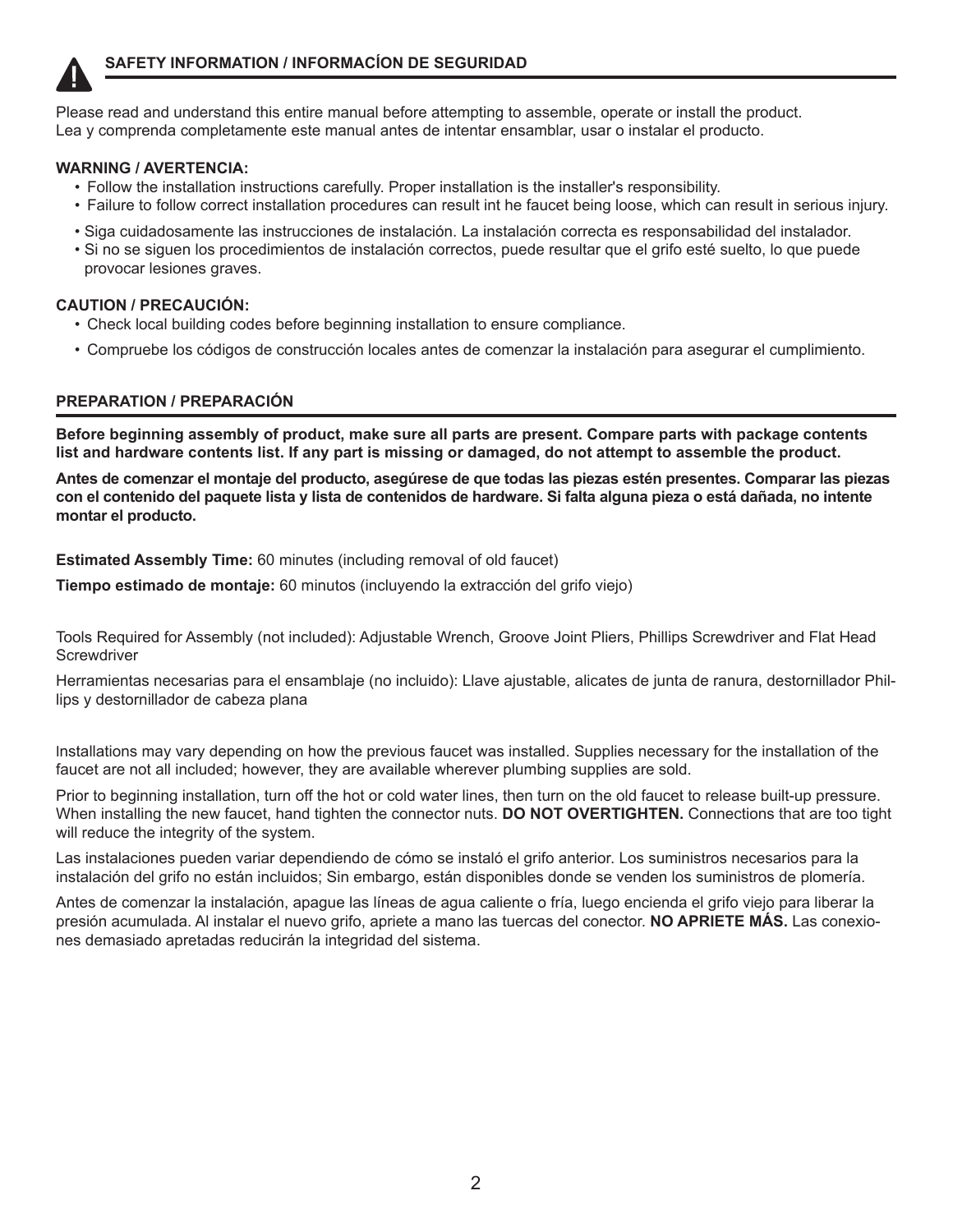

Shut off the water supply. Remove old faucet. Clean sink surface in preparation for new faucet.

Apague el suministro de agua. Quite el grifo viejo. Limpiar la superficie del fregadero en preparación para el nuevo grifo.



**NOTE:** Confirm that the hole in sink and/or counter top is 1.3 in. - 1.5 in. to accommodate the new faucet.

Remove the preassembled lock nuts (1) and washers (2&3) from the faucet. Before installation, ensure that the flange (4) is placed on the bottom of the new faucet. Place the faucet through the mounting holes in the sink until the faucet sits on top of the sink. From underneath the sink, secure the faucet assembly with the rubber washer (3), metal washer (2) and lock nuts (1). Use a wrench to tighten the lock nuts (1).

**NOTA:** Confirme que el agujero en el fregadero y / o la encimera sea de 1.3 pulg. - 1.5 pulg. Para acomodar el nuevo grifo.

Retire las contratuercas preensambladas (1) y las arandelas (2 y 3) del grifo. Antes de la instalación, asegúrese de que la brida (4) esté en la parte inferior del nuevo grifo. Inserte el grifo a través de los orificios de montaje del lavabo hasta que el grifo se asiente en la parte superior del lavabo. Desde debajo del lavabo, asegure el ensamble del grifo con la arandela de goma (3), la arandela de metal (2) y las contratuercas (1). Use una llave inglesa para apretar las contratuercas (1).

#### **INSTALLING POP-UP ASSEMBLY**

Remove the bottom gasket (1) and nut (2) from the top gasket (3) and pop-up body (4). Attach these pieces together by pushing the bottom gasket (1) down into the top of the nut (2) and twisting together.

2

1

3 4

#### **INSTALACIÓN DEL ENSAMBLE EMERGENTE**

Retire la empaquetadura inferior (1) y la tuerca (2) de la empaquetadura superior (3) y el cuerpo levadizo (4). Una estas piezas presionando la empaquetadura inferior (1) hacia abajo en la parte superior de la tuerca (2) y gírelas juntas.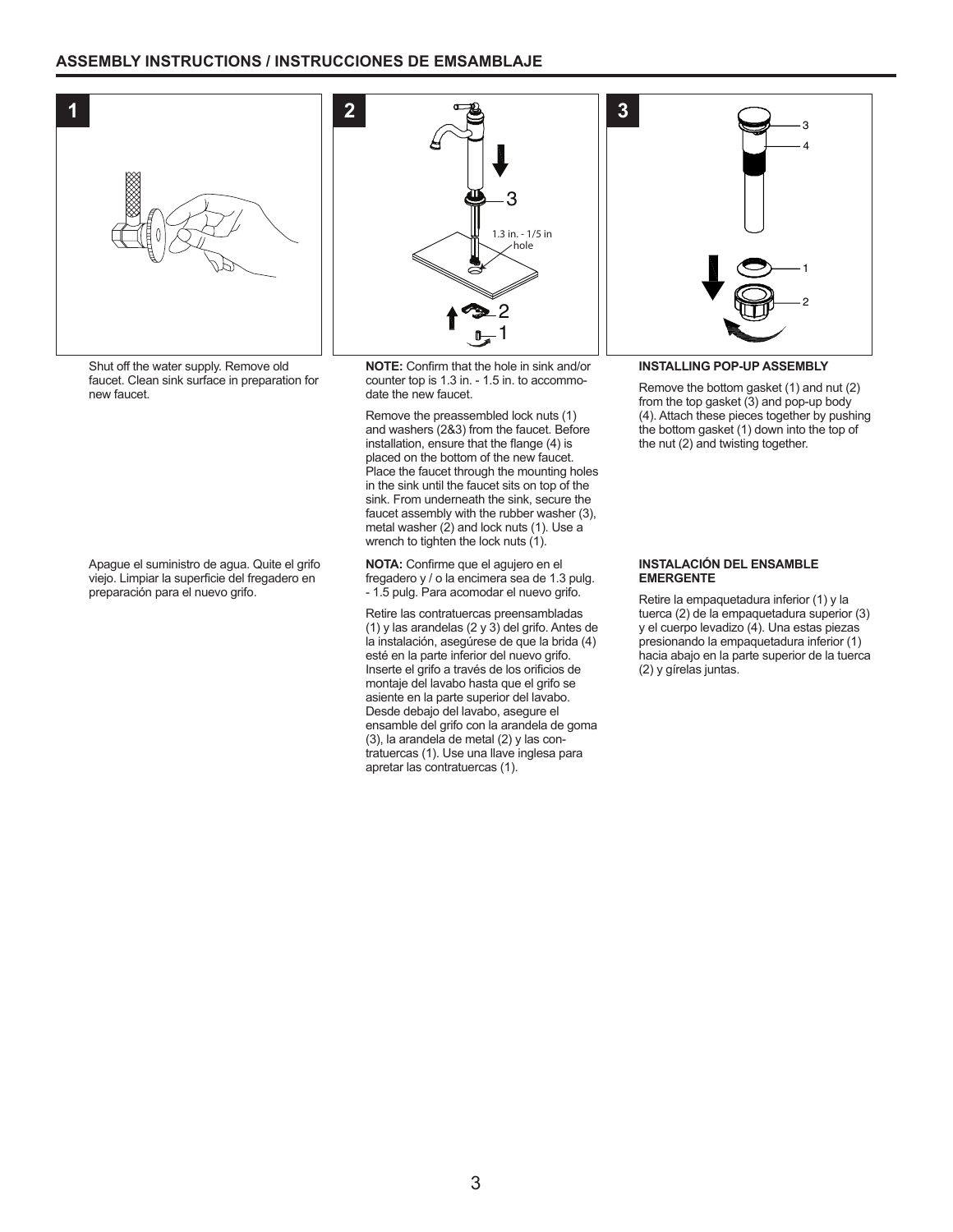#### **ASSEMBLY INSTRUCTIONS / INSTRUCCIONES DE EMSAMBLAJE**



Insert the pop-up body (1) into the sink. Ensure the top gasket (2) rests securely between the top of the sink and the top of the pop-up body (1)

Inserte el cuerpo levadizo (1) en el lavamanos. Asegúrese de que la empaquetadura superior (2) se asiente de manera segura entre la parte superior del lavamanos y la parte superior del cuerpo levadizo (1)



From underneath the sink, screw the bottom gasket (1) and nut (2) assembly onto the pop-up body (3) by twisting clockwise until secure.

**IMPORTANT:** Remember to reconnect the pop-up drain body to the P-Trap drain assembly (not included) before testing faucet.

Desde debajo del lavamanos, enrosque el ensamble de la empaquetadura inferior (1) y la tuerca (2) en el cuerpo levadizo (3) girándolo en dirección de las manecillas del reloj hasta que esté asegurado.

**IMPORTANTE:** Recuerde conectar el cuerpo del desagüe emergente al ensamble del desagüe de la trampa en P (no se incluye) antes de probar el grifo.

**6** 2 1

Make connections to water lines. Thread the nut (1) on the supply line onto the outlet of the water supply valve (2) and tighten with a wrench. Do not overtighten.

Conecte a las tuberías de suministro de agua. Atornille la tuerca (1) a la línea de suministro en la salida de la válvula de suministro de agua (2) y apriete con la llave inglesa. No apriete demasiado.



**IMPORTANT**: After installation is complete, remove the aerator to flush the water lines. Do not lose the gasket (1) in the aerator. Turn on the water supply and allow both hot and cold water to run for at least one minute each. This flushes away any debris that could cause damage to internal parts. While the water is running, check for leaks. Turn off the water and replace the aerator.

**IMPORTANTE:** Cuando la instalación esté completa, retire el aireador para descargar las líneas de suministro. No suelte la empaquetadura (1) del aireador. Abra el suministro de agua y deje que fluya el agua caliente y el agua fría durante un minuto cada una, como mínimo. Esto ayuda a que el agua elimine los residuos que pueden dañar las piezas internas. Revise que no haya fugas mientras el agua corre. Cierre el suministro de agua y vuelva a colocar el aireador.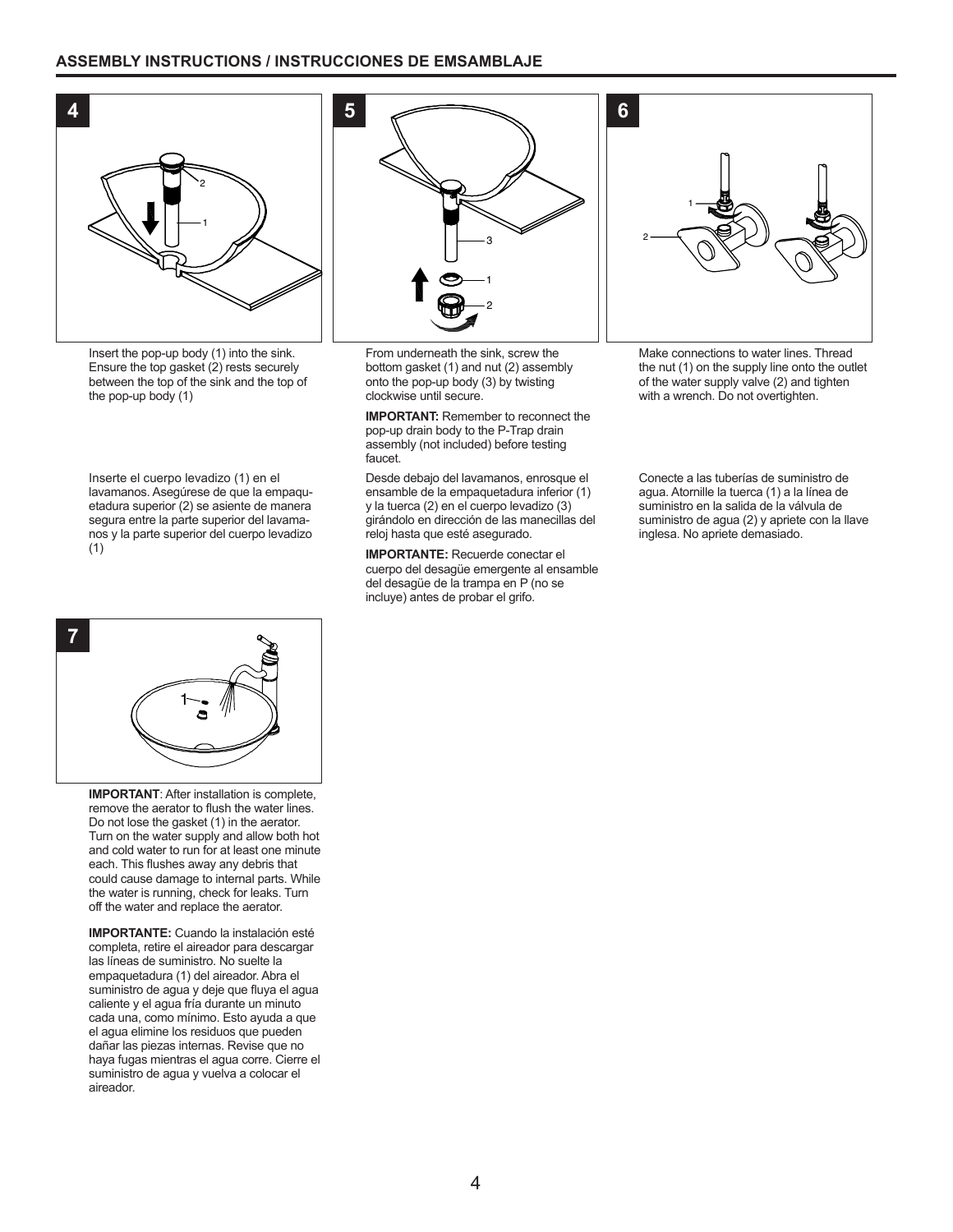### **CARE AND MAINTENANCE / CUIDADO Y MANTENIMIENTO**

Clean periodically with a soft cloth. Avoid abrasive cleaners, steel wool, and harsh chemicals as these will dull the finish and void your warranty.

Limpie periódicamente con un paño suave. Evite utilizar limpiadores abrasivos, lana de acero y químicos agresivos, ya que pueden dañar el acabado y anular su garantía.

## **TROUBLESHOOTING / SOLUCIÓN DE PROBLEMAS**

| <b>PROBLEM</b><br><b>PROBLEMA</b>      | POSSIBLE CAUSE<br><b>CAUSE POSIBLE</b>                                       | <b>CORRECTIVE ACTION</b><br><b>ACCIÓN CORRECTIVA</b>                                                                                                                                                                                                                                                                                                                                                                                                                                                                                                                                                                                                                                                                                                                                                                                                                                                                                                                                                                                                                                                                                                             |
|----------------------------------------|------------------------------------------------------------------------------|------------------------------------------------------------------------------------------------------------------------------------------------------------------------------------------------------------------------------------------------------------------------------------------------------------------------------------------------------------------------------------------------------------------------------------------------------------------------------------------------------------------------------------------------------------------------------------------------------------------------------------------------------------------------------------------------------------------------------------------------------------------------------------------------------------------------------------------------------------------------------------------------------------------------------------------------------------------------------------------------------------------------------------------------------------------------------------------------------------------------------------------------------------------|
| Leaks underneath handle.               | Bonnet has come loose or O-ring on cartridge is dirty or<br>twisted.         | 1. Move the handle to the OFF position. Loosen the handle<br>set-screw and remove the handle.<br>2. Tighten the bonnet by turning it clockwise. Move the<br>cartridge stem to the on position. The leak should stop<br>draining out from around the cartridge stem.<br>3. Shut off the water supply. Remove the bonnet by turning<br>it counter-clockwise. Lift out the cartridge valve. Inspect<br>the larger O-ring.<br>on the cartridge bonnet and the smaller O-ring on the<br>cartridge stem. Remove any debris from the O-rings. If<br>either O-ring is twisted, straighten it out. If either O-ring<br>is damaged, replace the cartridge by calling customer<br>service.<br>4. Position the cartridge back into the faucet body. Make<br>sure the ridges on the two sides of the cartridge bonnet<br>fit into the grooves on the two sides of the faucet body.<br>Tightly screw the bonnet onto the faucet body.<br>5. Re-install the handle.                                                                                                                                                                                                             |
| Hay goteras debajo de la<br>manija.    | El bonete está flojo o la junta tórica del cartucho está<br>sucia o torcida. | 1. Mueva la manija a la posición de apagado. Desator-<br>nille el tornillo de la manija y retire la manija.<br>2. Apriete el bonete girándolo en dirección de las<br>manecillas del reloj. Coloque el vástago del cartucho<br>en la posición de encendido. La fuga debe dejar de<br>drenar alrededor del vástago del<br>cartucho.<br>3. Si la fuga no se detiene, cierre el suministro de agua.<br>Retire el bonete girándolo en dirección contraria a las<br>manecillas del reloj. Levante la válvula del cartucho.<br>Inspeccione la junta tórica mayor del bonete del<br>cartucho y la junta tórica menor del vástago del<br>cartucho. Elimine todos los desechos de las juntas<br>tóricas. Si una de las juntas tóricas está torcida,<br>estírela. Si una de las juntas tóricas está dañada,<br>llame a Servicio al Cliente para reemplazar el<br>cartucho.<br>4. Vuelva a colocar el cartucho en el cuerpo del grifo.<br>Asegúrese de que los bordes de ambos lados del<br>bonete del cartucho encajen en las ranuras de ambos<br>lados del cuerpo del grifo. Atornille con firmeza el<br>bonete en el cuerpo del grifo.<br>5. Vuelva a instalar la manija. |
| Water does not completely<br>shut off. | Rubber valve seat is dirty, stuck, or broken.                                | 1. Shut off the water supply to the faucet that leaks.<br>2. Remove the handle on the problem side. Loosen the<br>bonnet by turning it counterclockwise. Lift out the<br>cartridge assembly.<br>3. Inspect the rubber valve seat in the faucet body. If there<br>is debris or brass scrap on the surface of the seat,<br>remove it. If the rubber seat is stuck tightly in the<br>water inlet hole, push it gently with a fingertip so that it<br>moves up and down smoothly. The spring (smaller end<br>up) must be replaced underneath the valve seat. If the<br>rubber valve seat is worn out or broken, replace the<br>cartridge by calling customer service.<br>4. Replace the cartridge in the faucet body. Make sure<br>that the ridges on the two sides of the cartridge<br>bonnet fit into the grooves on the two sides of the<br>faucet body. Tightly screw the bonnet onto the faucet<br>body.<br>5. Re-install the handle.                                                                                                                                                                                                                           |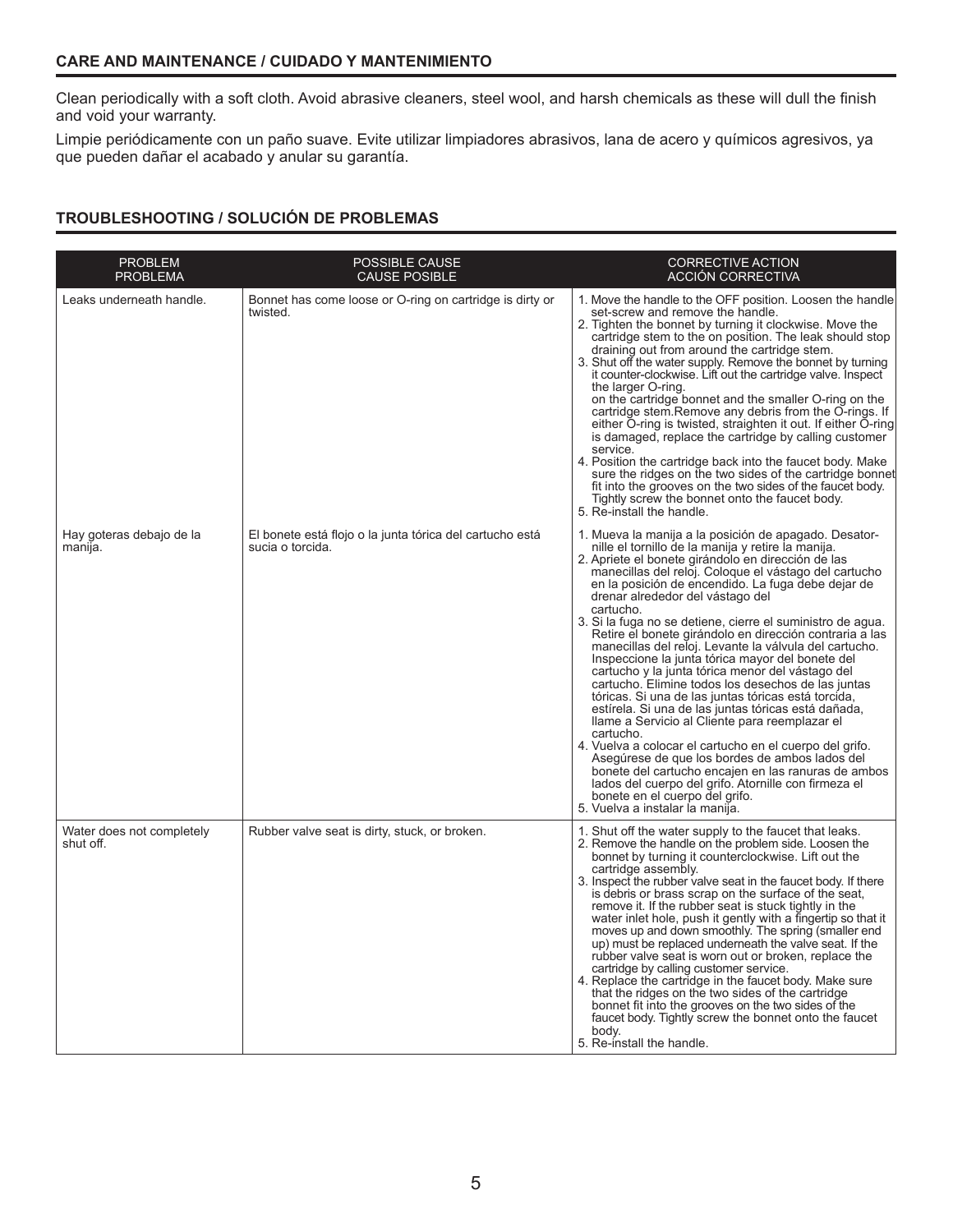## **TROUBLESHOOTING / SOLUCIÓN DE PROBLEMAS**

| <b>PROBLEM</b><br><b>PROBLEMA</b>               | <b>POSSIBLE CAUSE</b><br><b>CAUSE POSIBLE</b>                                                           | <b>CORRECTIVE ACTION</b><br>ACCIÓN CORRECTIVA                                                                                                                                                                                                                                                                                                                                                                                                                                                                                                                                                                                                                                                                                                                                                                                                                                                                                                                                                                                                                                                                                                                                                                                                                                                                                                                                                                |  |
|-------------------------------------------------|---------------------------------------------------------------------------------------------------------|--------------------------------------------------------------------------------------------------------------------------------------------------------------------------------------------------------------------------------------------------------------------------------------------------------------------------------------------------------------------------------------------------------------------------------------------------------------------------------------------------------------------------------------------------------------------------------------------------------------------------------------------------------------------------------------------------------------------------------------------------------------------------------------------------------------------------------------------------------------------------------------------------------------------------------------------------------------------------------------------------------------------------------------------------------------------------------------------------------------------------------------------------------------------------------------------------------------------------------------------------------------------------------------------------------------------------------------------------------------------------------------------------------------|--|
| El paso de agua no se cierra<br>completamente.  | El alojamiento de la válvula de goma está sucio, atascado o<br>roto.                                    | 1. Cierre el suministro de agua fría. Si la fuga se detiene,<br>el problema está del lado del agua fría. Si la fuga<br>continúa, el problema está del lado del aqua caliente.<br>Cierre el suministro de agua caliente para determinar si<br>ambos lados, el del agua fría y el del agua caliente,<br>tienen un problema.<br>2. Retire la manija del lado con el problema. Afloje el<br>bonete girándolo en dirección contraria a las manecillas<br>del reloj. Levante el ensamblaje del cartucho.<br>3. Inspeccione el alojamiento de la válvula de goma del<br>cuerpo del grifo. Si hay desechos o restos de latón en la<br>superficie del alojamiento, retírelos. Si el alojamiento de<br>goma está muy atascado en el orificio de entrada de<br>agua, empújelo cuidadosamente con el dedo para que<br>se mueva hacia arriba y hacia abajo con suavidad. El<br>resorte (extremo menor) se debe volver a colocar<br>debajo del alojamiento de la válvula. Si el alojamiento<br>de la válvula de goma está desgastado o roto, llame al<br>servicio al cliente para reemplazar el cartucho.<br>4. Vuelva a colocar el cartucho en el cuerpo del grifo.<br>Asegúrese de que los bordes de ambos lados del<br>bonete del cartucho encajen en las ranuras de ambos<br>lados del cuerpo del grifo. Atornille con firmeza el<br>bonete en el cuerpo del grifo.<br>5. El grifo tiene fugas alrededor del aireador. |  |
| Faucet leaks around aerator.                    | Aerator incorrectly fitted.                                                                             | 1. Unscrew the aerator by turning it clockwise. Inspect the<br>black rubber packing inside the aerator. The rubber<br>packing should be flat.<br>2. Screw the aerator onto the spout end and tighten.                                                                                                                                                                                                                                                                                                                                                                                                                                                                                                                                                                                                                                                                                                                                                                                                                                                                                                                                                                                                                                                                                                                                                                                                        |  |
| El grifo tiene fugas alrededor<br>del aireador. | El aireador está colocado de manera incorrecta.                                                         | 1. Desatornille el aireador girándolo en dirección de las<br>manecillas del reloj. Inspeccione la empaquetadura<br>de goma negra dentro del aireador. La empaqueta-<br>dura de goma debe ser plana.<br>2. Atornille el aireador en el extremo de la boquilla y<br>apriételo                                                                                                                                                                                                                                                                                                                                                                                                                                                                                                                                                                                                                                                                                                                                                                                                                                                                                                                                                                                                                                                                                                                                  |  |
| Improper water pattern.                         | Aerator dirty or small parts inside aerator improperly<br>installed.                                    | 1. Remove the aerator from the spout end by turning it<br>clockwise.<br>2. Gently flush the small parts inside the aerator to clear<br>away any debris.<br>3. Re-install the small parts as shown in the exploded<br>diagram. Metal screens must be flat and plastic<br>supporter must be straight.<br>4. Screw the aerator onto the spout end and tighten.                                                                                                                                                                                                                                                                                                                                                                                                                                                                                                                                                                                                                                                                                                                                                                                                                                                                                                                                                                                                                                                  |  |
| El patrón de agua no es<br>adecuado.            | El aireador está sucio o las piezas pequeñas dentro del<br>aireador se instalaron de manera incorrecta. | 1. Retire el aireador del extremo de la boquilla girándolo<br>en dirección de las manecillas del reloj.<br>2. Limpie cuidadosamente las piezas pequeñas dentro<br>del aireador para retirar cualquier desecho.<br>3. Vuelva a instalar las piezas pequeñas como se mues-<br>tra en el diagrama detallado. Las mallas de metal<br>deben estar planas y el soporte de plástico debe<br>estar recto.<br>4. Atornille el aireador en el extremo de la boquilla y<br>apriételo.                                                                                                                                                                                                                                                                                                                                                                                                                                                                                                                                                                                                                                                                                                                                                                                                                                                                                                                                   |  |